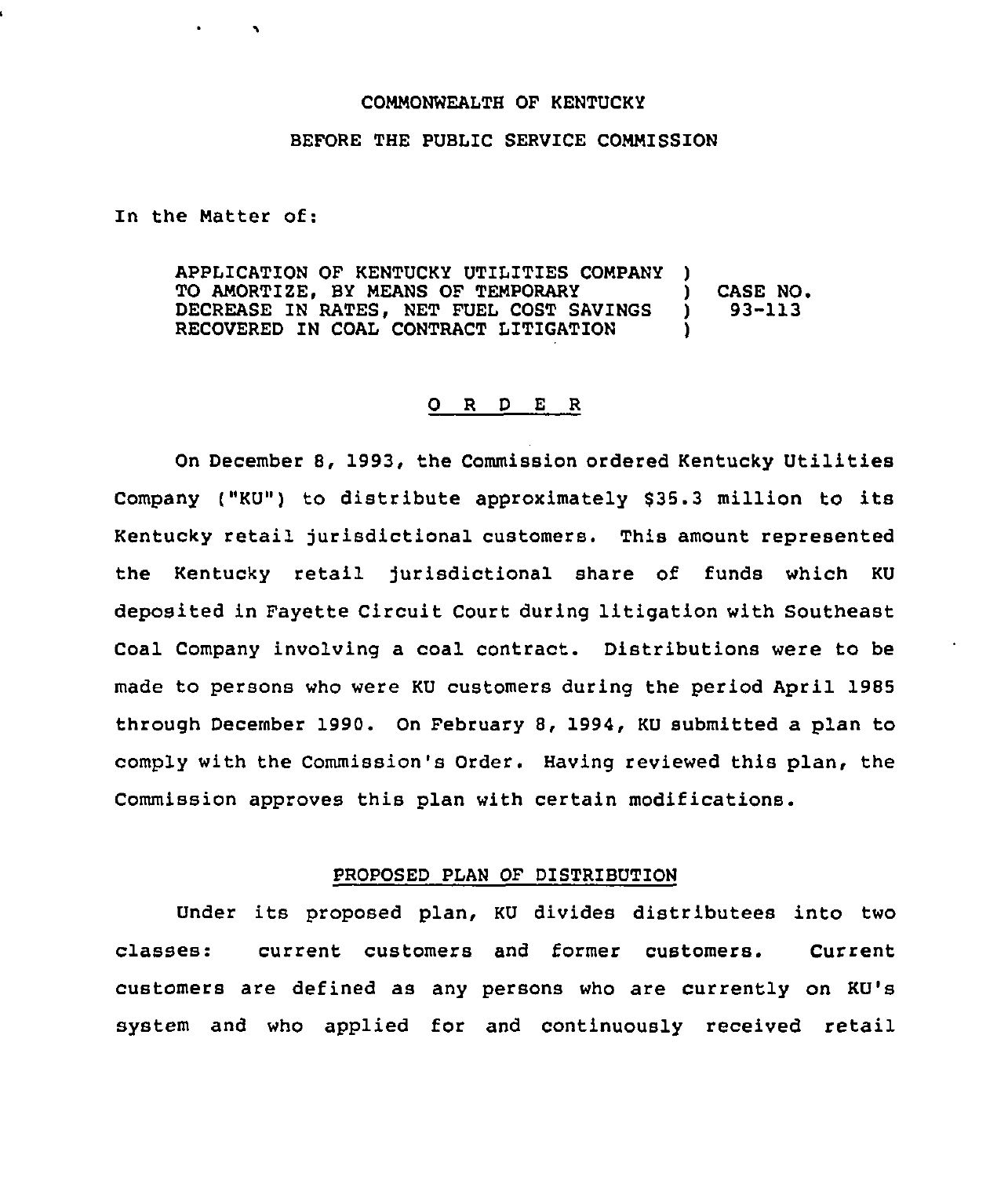electric service on or before December 31, 1990. Former customers are any persons who applied for and received retail electric service at some time during the June 1, 1985 through December 31, 1990 period and did not have continuous service after December 31, 1990 through the refund date.

 $\bullet$  . The second second  $\bullet$ 

KU proposes to distribute current customers' share of the deposited funds in the form of a billing credit prior to the initiation of July 1994 billings. Former customers will be required to submit an application for their portion. Applications can be obtained from KU offices or by calling a 1-800 telephone number. Information from completed application forms will be matched with KU records. In some instances, KU may require independent verification of claims. The claim will then be calculated and verified, and a check will be issued.

Customers who have left KU's system within the 12 month period preceding the distribution date who have left a forwarding address will be mailed <sup>a</sup> check and will not be required to file any application. KU states that computer accessible records for some customers, primarily residential service customers who terminated their service before 1987, do not exist. Due to the lack of such records, KU contends that it cannot reasonably and cost-effectively process such customers' claims. It, therefore, proposes not to distribute any of the deposited funds to such customers.

Under. the proposed plan, a former customer's share of the deposited funds must be at least one dollar for him to be eligible

 $-2-$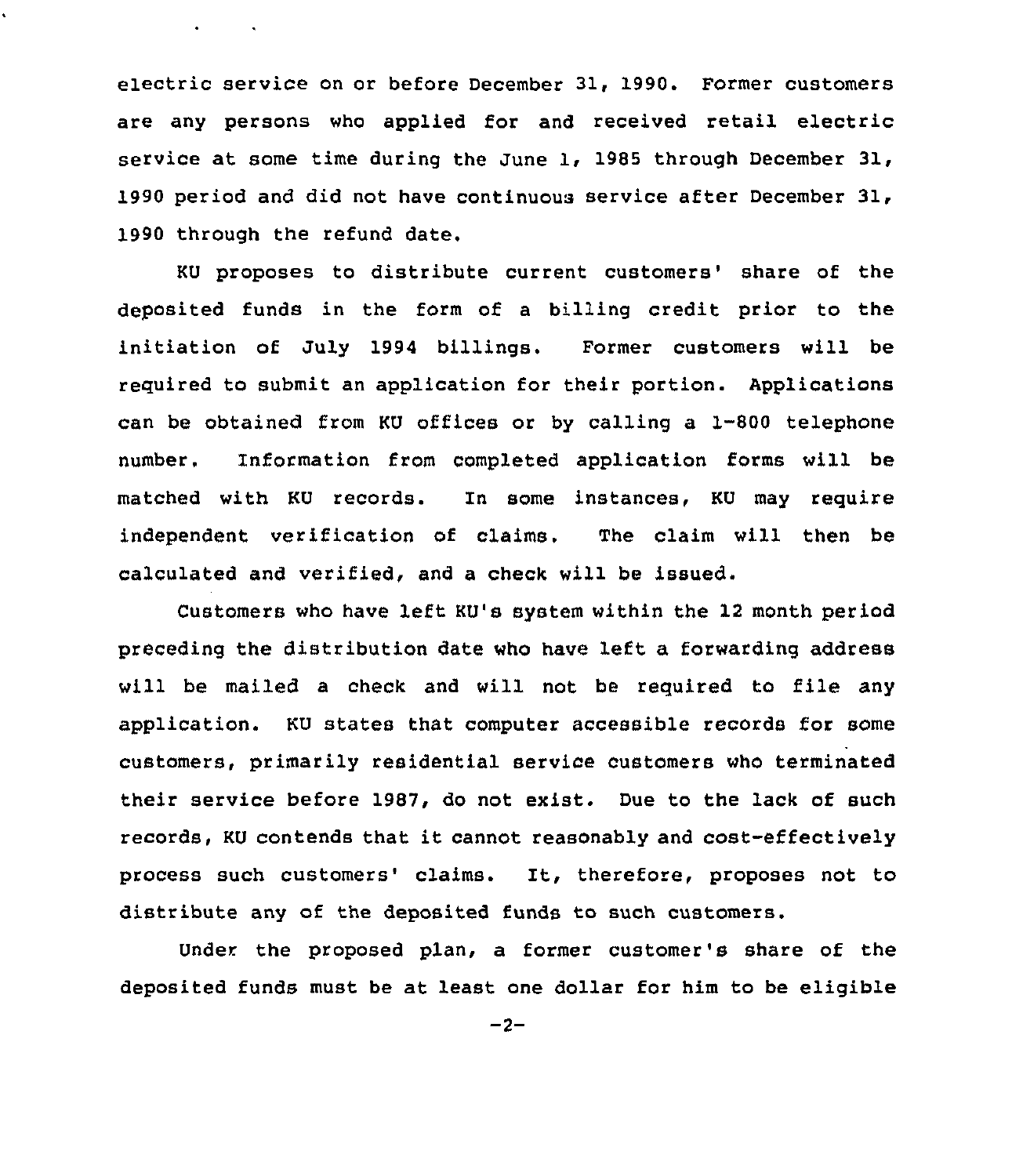to receive his share. KU contends that the costs of processing and issuing checks for lesser amounts is uneconomical and impractical.

 $\mathbf{v} = \mathbf{v} \times \mathbf{v}$  .

To notify all current and former customers of the distribution, KU proposes a three-fold approach. First, notice in a manner similar to the expanded notice published to notify customers of the hearing in this case will be published. Second, KU will directly notify current customers by bill inserts, letters and inclusion of a distribution application (advertisement) in newspapers in which KU routinely advertises. Third, KU will provide news releases and conduct briefings throughout its service territory.

KU intends to establish a central processing unit which will process all claims, handle all customer communications, verify claims, initiate checks and coordinate overall tracking and reporting. This unit will operate during the first three months of the distribution period and will be manned by a third party under contract. After the first three months, KU employees will man the claims processing unit.

KU estimates that the total cost of administering the proposed distribution will be S1,042,260. This amount is subject to revision.

#### INTERVENOR RESPONSE

None of the full intervenors have objected to the proposed plan. Nintercare has commented favorably on KU's efforts to work with it to encourage donations of the distribution shares.

 $-3-$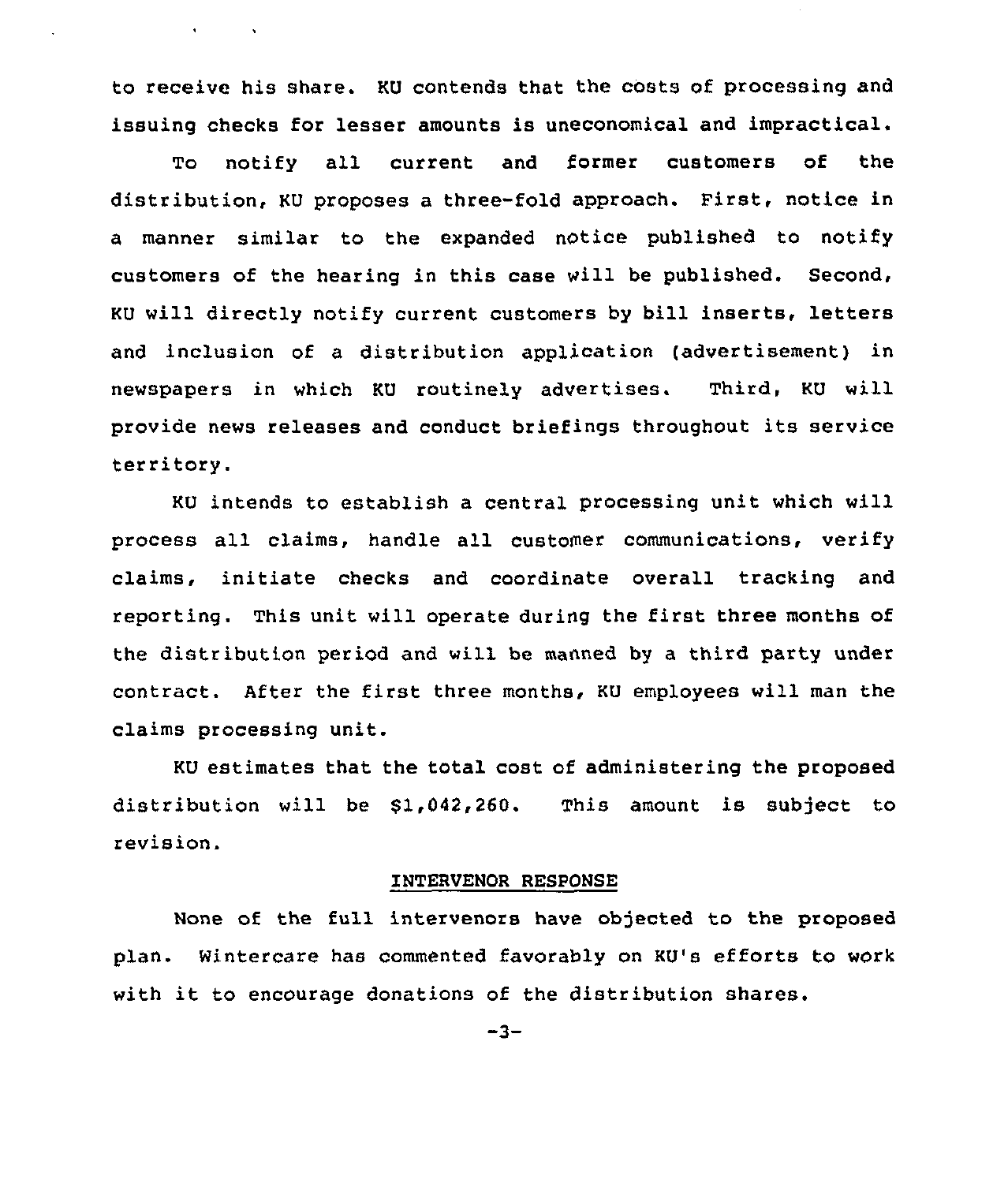Joseph H. Hilley, a limited intervenor, has objected to the distribution calculation. He alleges that KU's calculations in the proposed distribution plan differ from those in KU's original application. While Hilley's observation is somewhat correct, it is not relevant. KU's original calculations assumed a prospective distribution. Since the Commission has rejected such distribution and ordered a distribution plan to customers who KU served from April 1985 through December 1990, changes in KU's calculation were required. The Commission's review does not indicate that KU's current calculations are incorrect.

# ANALYSIS

Having reviewed the proposed plan of distribution and being otherwise sufficiently advised, the Commission finds that the plan should be approved subject to two modifications.

First, former customers who terminated their service with KU before year-end from 1985 through 1987 should receive their share of the deposited funds. In its Order of December 8, 1993, the Commission found that "the customers who provided the escrow funds should now be the ones to receive the refund of those funds." Order of December 8, 1993 at p. 8. These former customers should not be deprived of their share of the deposited funds merely because of administrative inconvenience.

Second, KU should be permitted to revise its estimate of administrative and notice costs prior to the commencement of

 $-4-$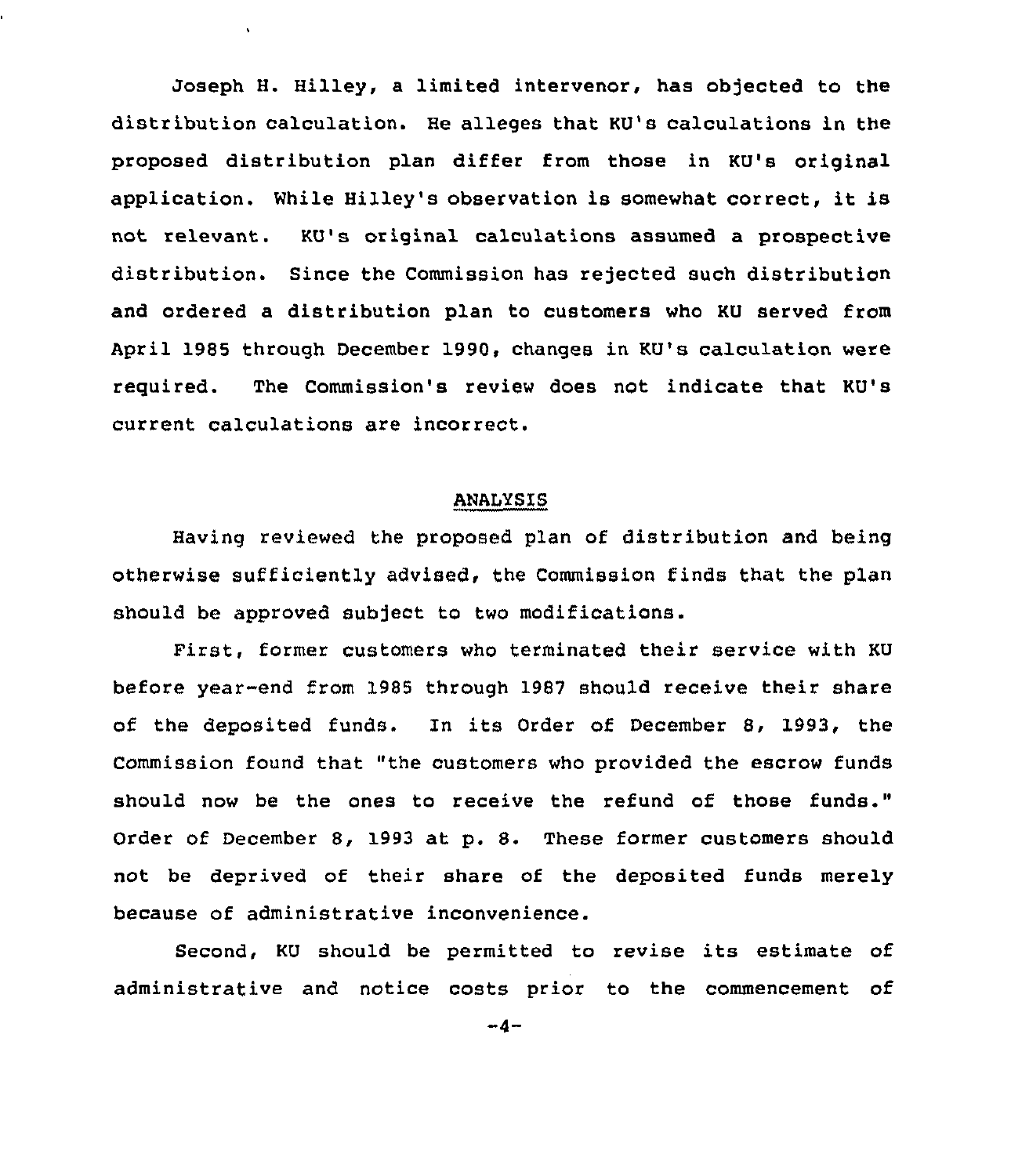distribution. This final estimate, which should be supported by an itemized listing of incurred and expected costs, will serve as a cap on the level of administrative and notice costs which KU may deduct from the deposited funds. KU will use this estimate in calculating the final amount to be distributed and each customer' share of the deposited funds.

IT IS THEREFORE ORDERED that:

**All Contract Card** 

1. KU shall modify its distribution plan to provide for distributions to KU customers who terminated their service before year-end from 1985 through 1987.

2. Within 30 days of the date of this Order, KU shall submit to the Commission the forms of notice which it intends to publish. If no Commission action is taken on the proposed forms of notice within 20 days of their submission, they shall be considered as approved.

3. No later than <sup>20</sup> days prior to the commencement of distribution, KU shall submit a final detailed estimate of the administrative and notice costs for the distribution. Reimbursement of actual administrative and notice costs from the deposited funds will not exceed the total amount set fozth in KU's final estimate. Intervenors wishing to comment on KU's final estimate shall submit their comments no later than 10 days after the final estimate's submission.

4. Beginning January 31, 1995, KU shall file biannual reports on the progress of the distribution. These reports shall

 $-5-$